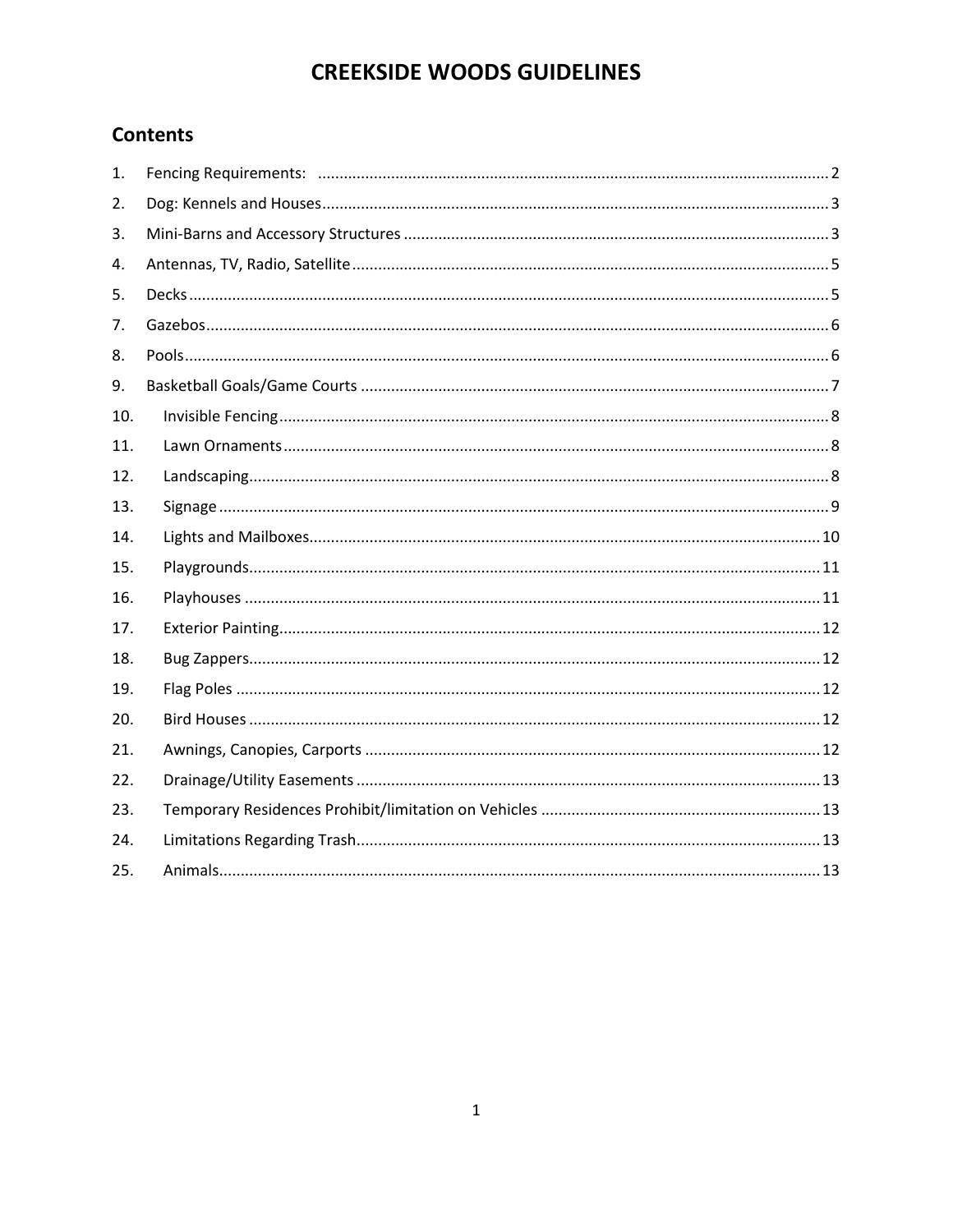- <span id="page-1-0"></span>1. **Fencing Requirements:** The following types of fences will generally be approved by the Architectural Control Committee (ACC):
	- A. Board on Board
	- B. Wrought Iron
	- C. Cape Cod
	- D. Vinyl Clad Chain Link, up to four (4') feet
	- E. Picket
	- F. Split Rail

#### **Fences will not be approved over six (6') feet tall.**

The following **will not** be approved by the ACC:

- A. Plain chain link fence
- B. Vinyl Clad chain link above four feet
- C. Stockade style fences

**All** fence types must be approved by the ACC **prior** to the fence installation. The ACC reserves the right to inspect the fence anytime before during, or after construction to ensure compliance with the approved fencing plan.

**Fencing Locations:** All fencing locations must be approved **prior** to the installation of a given fence. The following are guidelines regarding fencing locations which generally will be approved by the ACC.

- A. No fencing will be allowed in the front set back line of the house. For corner lots this includes the side yard facing the side street of the residence.
- B. Fencing of rear yard and side yard set back easements will be discouraged by the ACC. If access to the easement is required, the fence can be removed, and the expense charged back to the owner. Replacement of the fence will be the responsibility of lot owner.

**Fencing, Approved Construction Techniques:** All fencing shall be constructed of quality materials such as vinyl chain link fence, treated lumber, or cedar. All fencing shall be properly braced with all posts either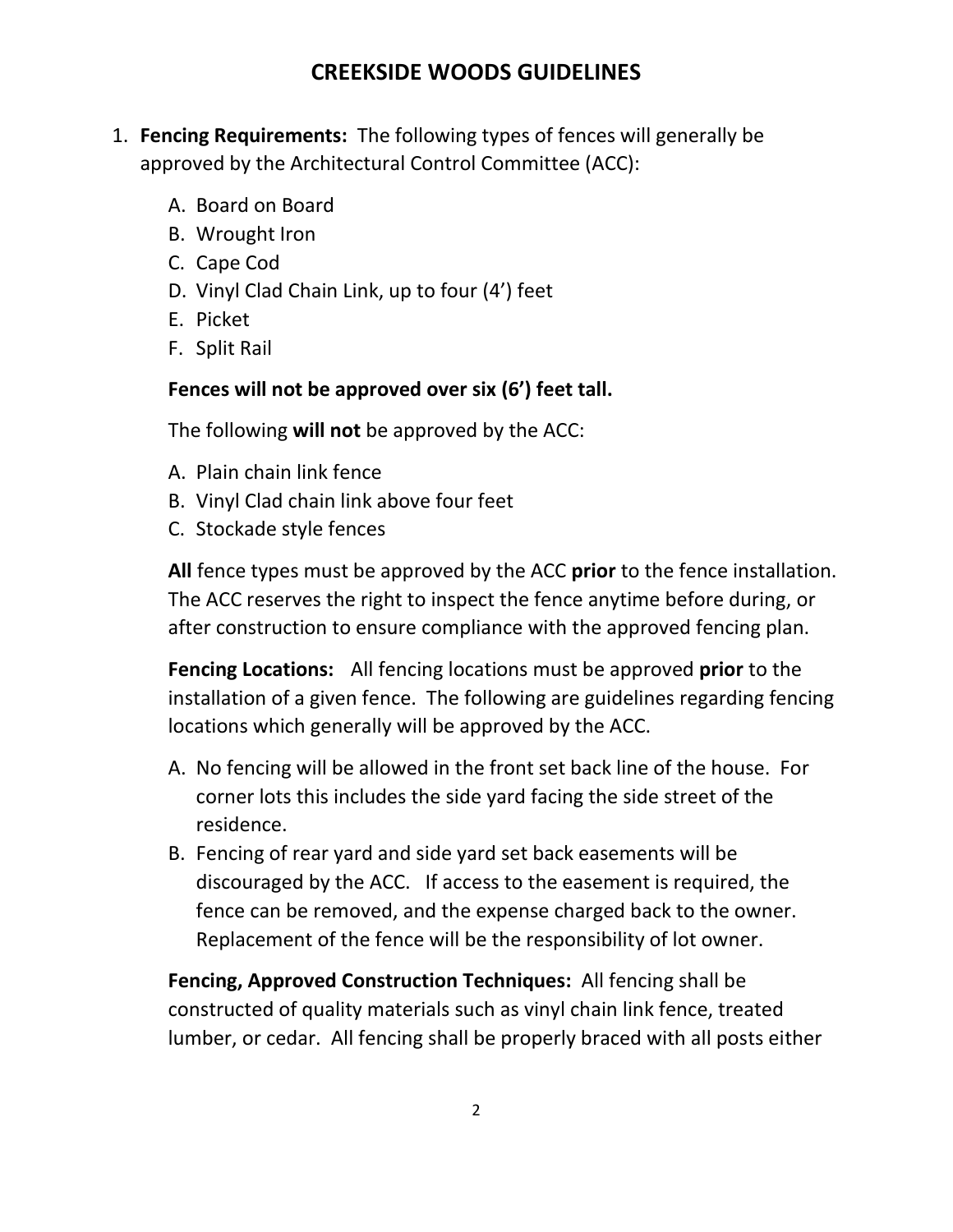concreted into ground or placed at a depth whereby the fence will be secure and will not move.

**Fencing Maintenance:** All fences must be maintained in a reasonable fashion. Any warped boards shall be replaced on a timely basis. Any painted fences shall be maintained whereby the fence always has a reasonable appearance. The ACC shall provide notice of any maintenance violation. Such violations shall be corrected within 15 days of receipt of said notice. If the violation is not corrected, the ACC through the Homeowner's Association, retains the right to correct the violation and the bill the homeowner for all applicable costs including but no limited to: lien rights, attorney's fees, costs of repairs, interest at the maximum rate allowable by law, and all reasonable costs of collection.

**Fencing, Bracing:** All fence supports, bracing, or ribbing shall be on the inside of the fence unless otherwise approved by the ACC.

- <span id="page-2-0"></span>2. **Dog: Kennels and Houses**: All kennels and dog houses must be approved by the ACC prior to construction in terms of both location and materials. Chain link (vinyl or painted), will be allowed if the final location and screening as required by the ACC is approved prior to the commencement of construction. Dog kennels and houses should be placed in a location whereby they are not eyesores or nuisances to surrounding homeowners. Each kennel must be screened with either fencing or trees as approved b y the ACC depending on the individual request. All dog houses must be constructed of quality materials with neutral colors, siding and trim painted to match the primary colors of the residence of the applicant.
- <span id="page-2-1"></span>3. **Mini-Barns and Accessory Structures**: Requests for the approval of mini-barns and detached accessory structures (except for dog kennels) generally will be approved subject to the following conditions.
	- A. Plans for each mini-barn and accessory structure must be submitted to and approved by the ACC **prior** to commencement of construction.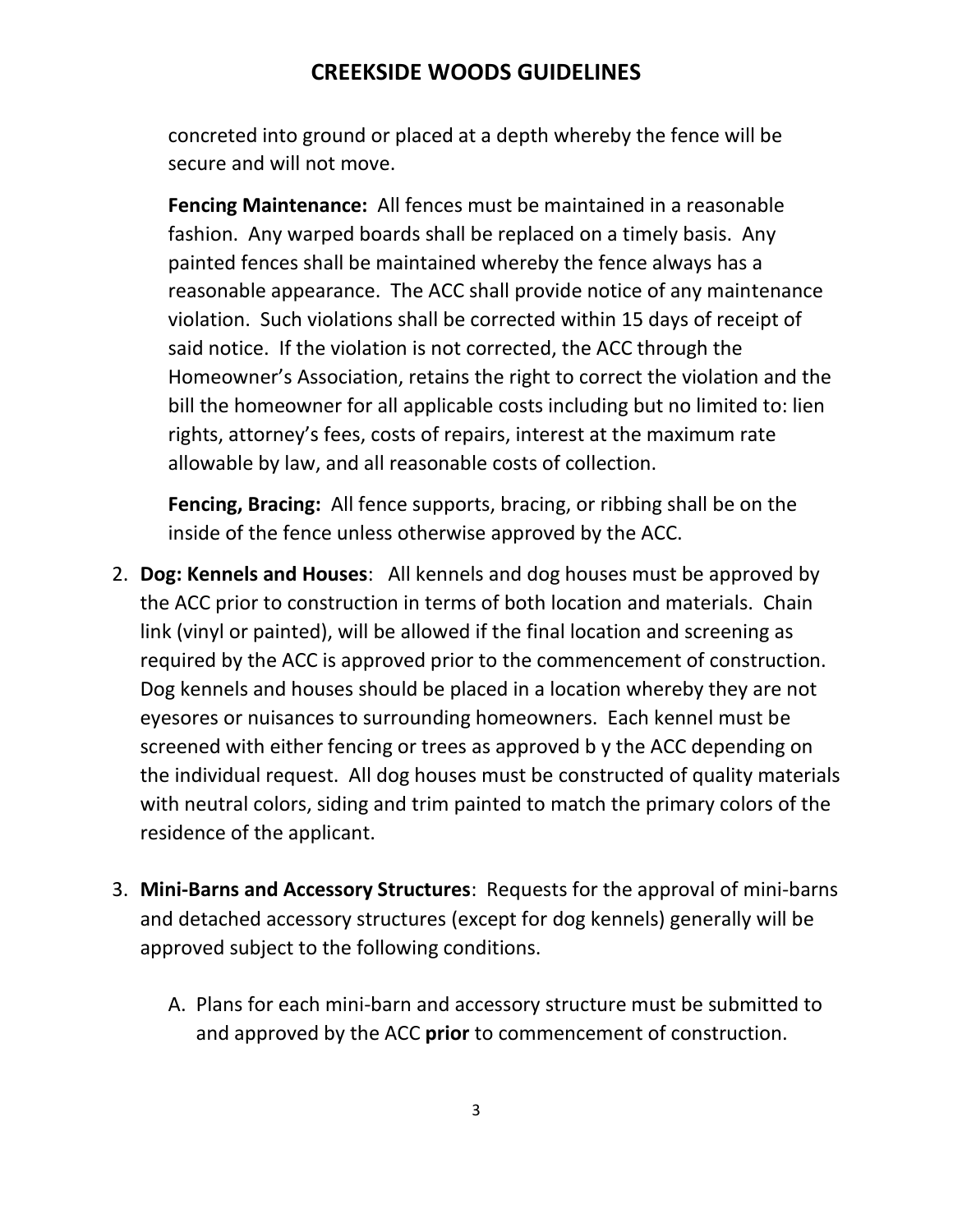- B. The location of the mini-barn or accessory structure should be included in the plans that are submitted to the ACC and must be behind the rear building line of the main structure (house) on the lot. Corner lots must locate on inside back corner. Furthermore, the location of the mini-barn or accessory structure should be I compliance with the Declaration of Covenants and Restrictions with regards to its location in relation to the lot's easements and property lines.
- C. Each lot shall not have more than one structure (e.g. mini barn, shed and pool house) for the explicit purpose of storage. This does not apply to dog kennels, doghouses and playhouses, which are addressed elsewhere in the guidelines.
- D. The architecture of the mini-barn or accessory structures should, as much as possible, match that of the amin residential structure on the lot. This would include things such as matching the siding material and color to the main residence as well as matching the color of the roofing shingles. When possible other design features of the main residence such as trim and roof slope should be considered and used. Metal siding should not be used, other than to match aluminum siding of the main residence.
- E. The mini-barn or accessory structure must be a minimum of 8'L x 8'W x 8'Tall.
- F. The mini-barn or accessory structure must be no more than a maximum of 12'L x 12' W x 12' Tall.
- G. The mini-barn or accessory structure should be constructed using the highest quality material possible. Wood framing only. Generally, this will mean treated or cedar timbers and a finished exterior that will weather well. Examples of exterior material that will not weather well are pressed wood or particleboard.
- H. Once constructed, any architectural changes to the approved mini-barn or accessory structure must be re-submitted to the ACC for approval prior to construction. In general, additions such as a lean-too, carport or containment structures designed to hold trashcans or yard tools will be denied.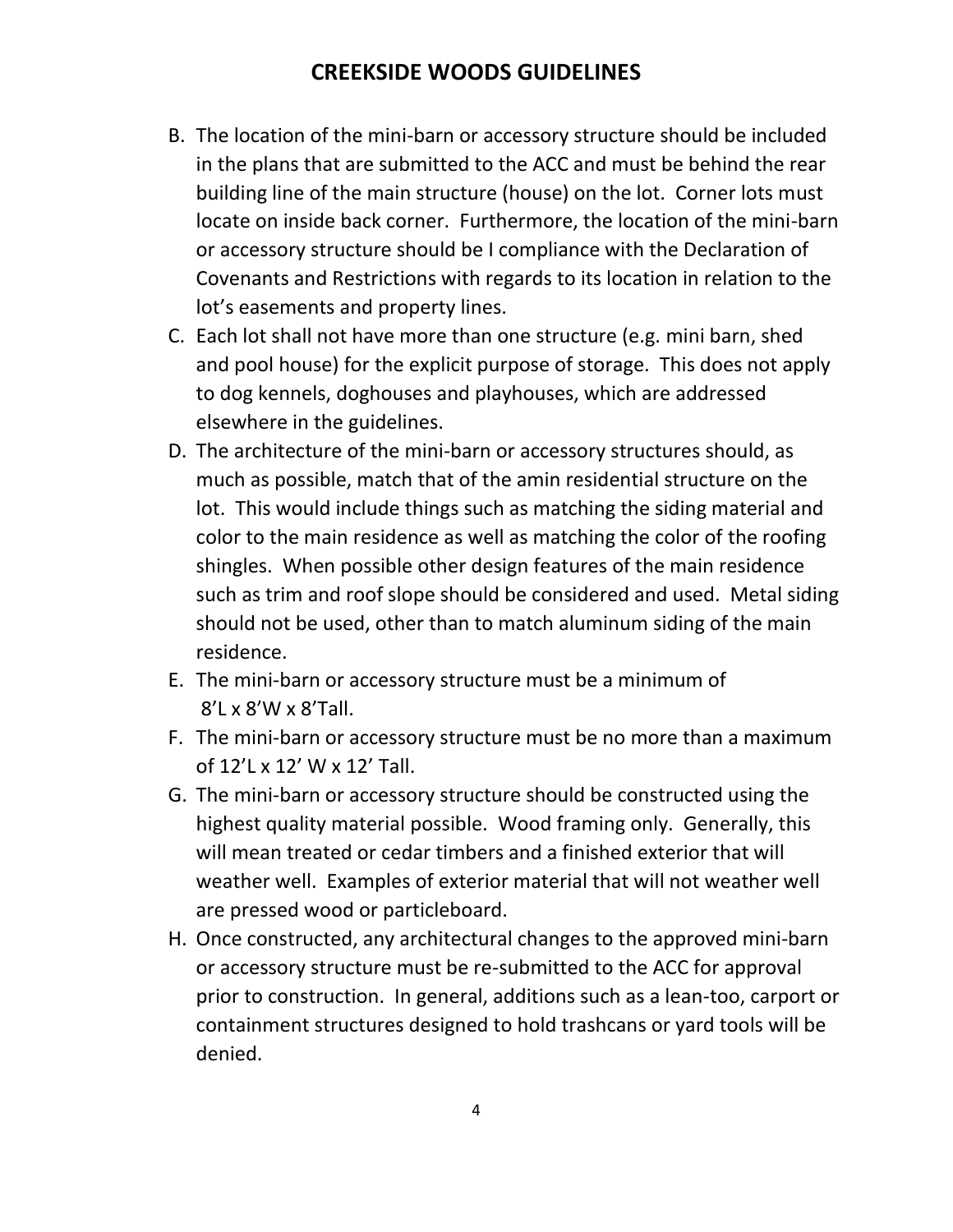- I. The mini-barn or accessory structure, once constructed, should be maintained with the same diligence that is used with regards to the primary residence. Damaged structures, and structures that have fallen in disrepair should be fixed and maintained in a reasonable time frame. Homeowners who fail to maintain a min-barn or accessory structures are subject to the same penalties and fees assessed by the HOA in other matters of lot maintenance. In extreme cases, this can include removal of the structure from the property by court order at the homeowner's expense.
- J. The mini-barn or accessory structure must be built within 30 days of beginning construction or delivery of materials.
- K. All mini-barns or accessory structures must have a floor of 3/8" marine plywood or concrete. No ground or dirt floors are acceptable.
- L. It must be set on level footers and footers must not be visible.
- M. All applicable permits will be the responsibility of the Homeowner.
- <span id="page-4-0"></span>4. **Antennas, TV, Radio, Satellite:** These are restricted by Section 17, paragraph (d) of the Declaration of Covenants and Restrictions and Section 19 of the Plat Covenants. Exposed antennas must be approved by the ACC. Antennas shall be attached to the house and shall be placed in a location whereby they are not eyesores to surrounding homeowners. Height shall not exceed five feet (5') above the roof peak. Visible satellite dishes over eighteen inches (18") and apparatus are not permitted per the Covenants and will not be approved. The final location of eighteen inches (18") satellite dishes are subject to the approval of the ACC.
- <span id="page-4-1"></span>5. **Decks:** Generally, requests for decks will be approved subject to the following requirements:
	- A. The deck shall be constructed with quality materials.
	- B. Railing on the deck shall not exceed four feet (4').
	- C. Final configuration of the deck must be approved prior to the commencement of construction.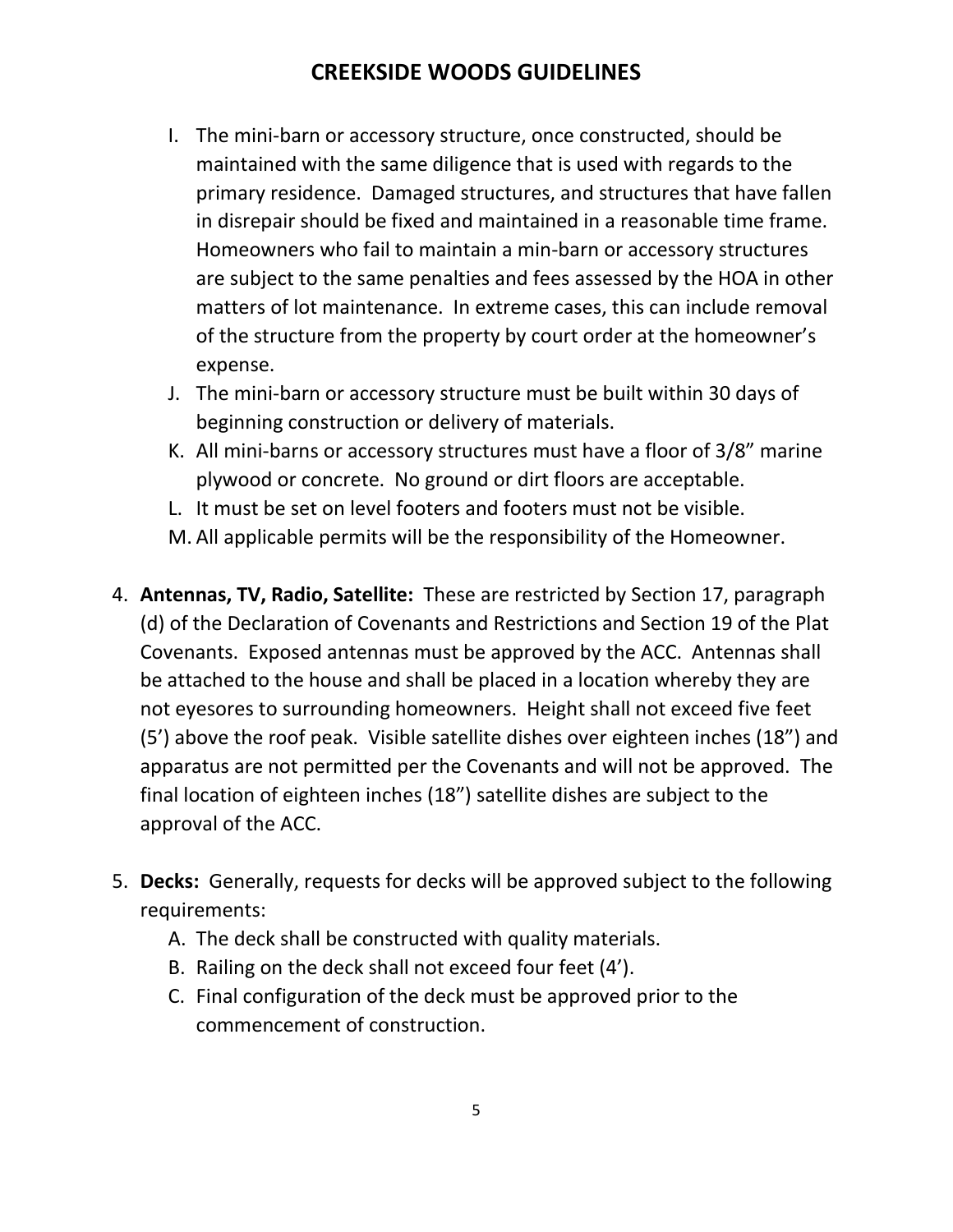**Decks, Maintenance:** All decks must be maintained in a reasonable fashion. Any warped boards or rails shall be replaced on a timely basis. Any painted deck shall be maintained whereby the deck always has a reasonable appearance. The ACC shall provide notice of any maintenance violation. Such violations shall be corrected within 15 days of receipt of said notice. If the violation is not corrected, the ACC, through the Homeowner's Association, retains the right to correct the violation and bill the homeowner for all applicable costs including but not limited to: lien rights, attorney's fees, costs of repairs, interest at the maximum rate allowable by law, and all reasonable costs of collection.

- 6. **Porches, Screened in Porches, Room and Garage Additions**: These are restricted by section 9 of the Plat Covenants. Generally requests for screened in porches and room additions will be approved subject to the following guidelines:
	- A. The additions shall be constructed with quality materials.
	- B. The roof line shall follow natural roof line of the home or be approved by the ACC.
	- C. The roof, siding, and trim shall match the colors of the primary residence.
	- D. All detailed construction plans must be approved **prior** to the commencement of construction.
- <span id="page-5-0"></span>7. **Gazebos:** Generally, requests for installation of gazebos will be approved subject to the following guidelines:
	- A. Structure shall be built with quality materials.
	- B. Final placement of the structure must be approved by the ACC.
	- C. Height of the structure shall not exceed fifteen feet (15').
- <span id="page-5-1"></span>8. **Pools:** Paragraph 20 of Plat Covenants permits only in-ground pools. A detailed development plan must be provided to the ACC **prior** to the commencement of construction. NO alteration to the existing grade may be done without the approval of the ACC. Any proposed grade changes must be shown on the proposed plans.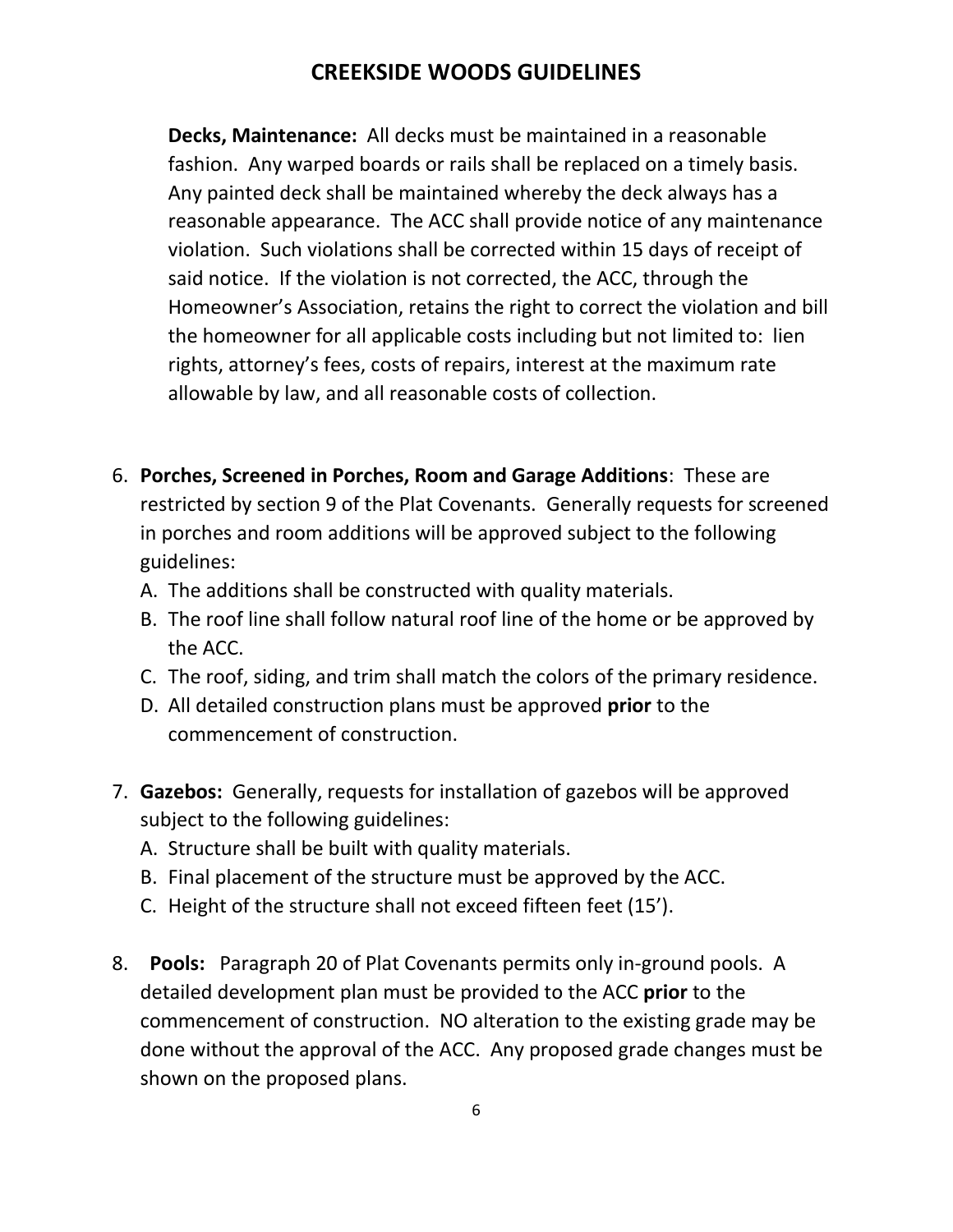**Pool Fencing: Generally,** the following types of fencing will be acceptable around the pool area:

- A. Board on Board
- B. Cape Cod
- C. Picket
- D. Wrought Iron
- E. Vinyl Clad Chain link five feet (5') only

Fencing must be minimum of five feet (5'), but not to exceed six feet (6'). Other fencing guidelines per Paragraph 1 will also apply.

**Pool Pump Houses:** See Paragraph 3, Mini-Barns and accessory structures. Detached structures are not permitted per paragraph 9 of the Plat Covenants. See Paragraph 3 for guidelines concerning attached accessory structures.

<span id="page-6-0"></span>9. **Basketball Goals/Game Courts:** Generally, requests for the installation of basketball goals and game courts will be approved subject to the owner representing that playing will cease after 10 p.m. and the following guidelines:

#### **Basketball Goals:**

- A. Type: Wooden backboards will not be approved. The backboard shall be made from one of the following type of materials:
	- 1. Clear Plexiglass
	- 2. Acrylic
	- 3. Graphite
- B. Logos: All basketball goal logos shall be approved as part of the initial submittal. Logos shall not cover more than eighty percent (80%) of the backboard area as determined by the ACC.
- C. Location: No basketball rim/board shall be attached to the primary residence. Final location of the goal/board shall be approved by the ACC prior to installation. Generally, basketball goals will be approved if they are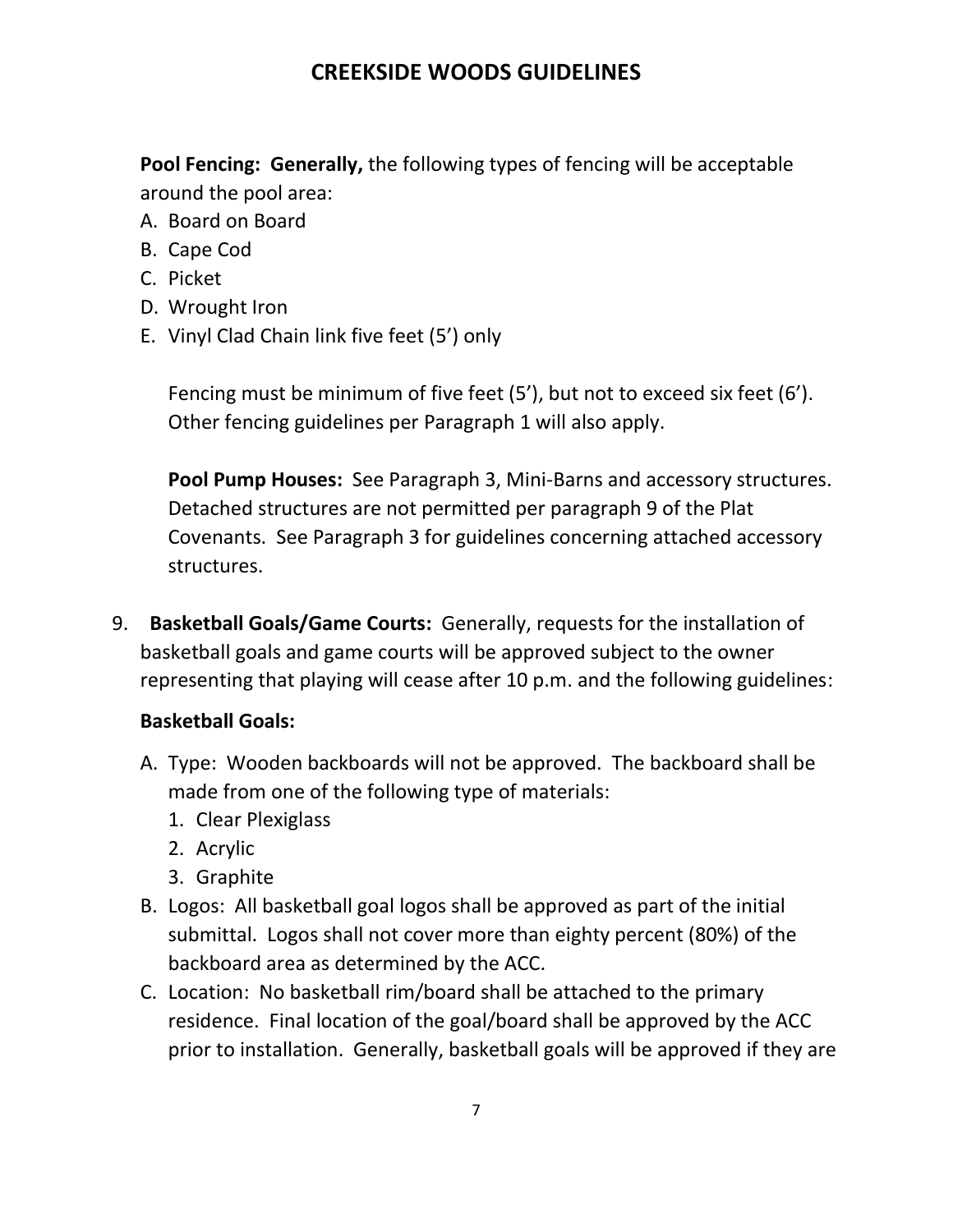located adjacent to driveways, but not within the public right of ways and easement areas.

#### **Game Courts:**

- A. Game courts will be located in the rear yard. The final location of the courts shall be approved by the ACC.
- B. Generally, courts will not be approved in excess of 25 feet by 25 feet.
- C. The court may consist of grass, sand, concrete or asphalt materials.
- D. Generally, no lighting will be permitted.
- <span id="page-7-0"></span>10. **Invisible Fencing:** Generally, requests for invisible fencing will be approved subject to ACC approval of proposed fence location prior to installation. All controller boxes, etc., shall be hidden from view.
- <span id="page-7-1"></span>11. **Lawn Ornaments:** All lawn ornaments and other items added to the lot beyond the primary residence are subject to the approval of the ACC.

Generally, ornamental bird baths will be approved as long as they do not exceed three feet (3') in height. Generally, concrete lawn ornaments which exceed 24 inches in height, such as deer, etc., will not be approved by the ACC.

#### <span id="page-7-2"></span>12. **Landscaping**

**Designs & Planting Beds**: All landscape designs and planting beds are subject to review by the ACC. Any landscaping in the platted landscape easements will require formal approval. While any landscaping done in the drainage and utility easements and right of ways may be approved, it will be done at the homeowner's own risk. The ACC reserves the right to deny any request based upon a lack of conformity to the established aesthetics of the neighborhood. Written requests are not required in the following situations:

A. An overall landscape plan has already been approved and that plan is being followed. Or,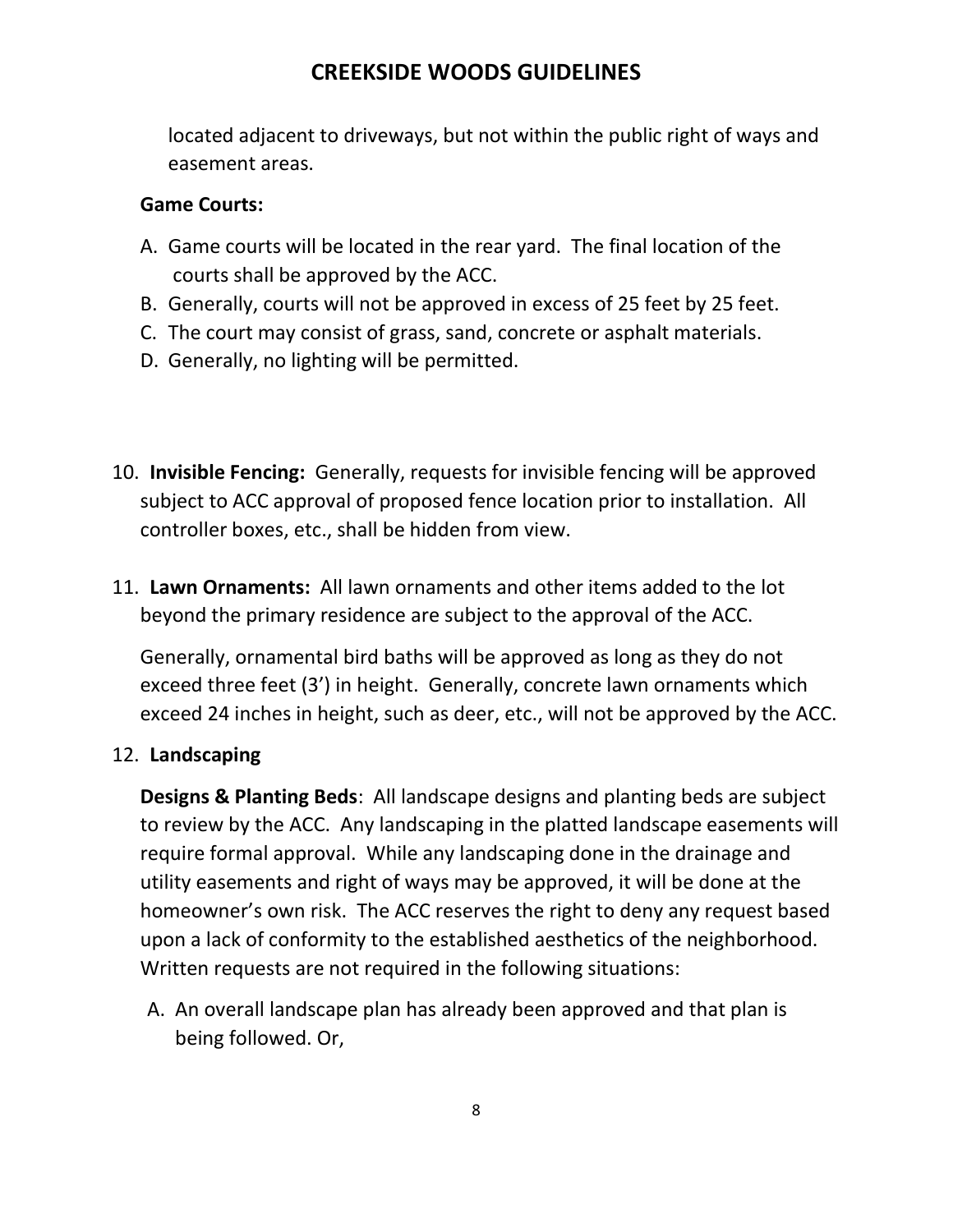- B. Less than five trees are being added and none of those are between the sidewalk and street. Or,
- C. Replacement of existing trees or shrubs or adding to existing planting beds.

**Sodding:** Generally, all front and side yards to back edge of house must be sodded, unless specifically approved by the ACC. Generally, hydro seeding of yards will be approved during certain times of the year as established by the ACC. On all corner lots, both areas adjacent to roadway shall be treated as front yards and shall be subject to sodding requirements and fencing limitations.

**Trees:** Minimum tree and planting bed requirements shall be established by the ACC on a section by section basis. ACC approval is required for the removal of trees (**prior** to the removal of the tree).

<span id="page-8-0"></span>13. **Signage:** Signage is subject to ACC review per Section 17, paragraph (d) of the Declaration of Covenants and Restrictions. Signage is further restricted in Section 13 of the Plat covenants and paragraph 17(h) of the Declaration of Covenants and Restrictions. Additionally, signage is subject to local and state regulations. All signage, except those of the Declarant and its builders, is subject to the approval of the ACC. Formal written request will not be required for signage that fits within the guidelines described below.

No signage shall be located in such a place whereby it restricts or obstructs traffic visibility. Entranceway signage shall be freestanding, not to exceed six (6) square feet. Identification signage will not be allowed within the right-ofway of a dedicated public street, nor in any area not specifically approved by the ACC.

**Temporary Signage:** Generally, signage will be approved subject to the following guidelines (signage under A, B, or C shall not exceed six (6) square feet):

A. "For Sale": One "For Sale" sign will be allowed in the front yard of a primary residence after the initial sale of the residence by a builder. Up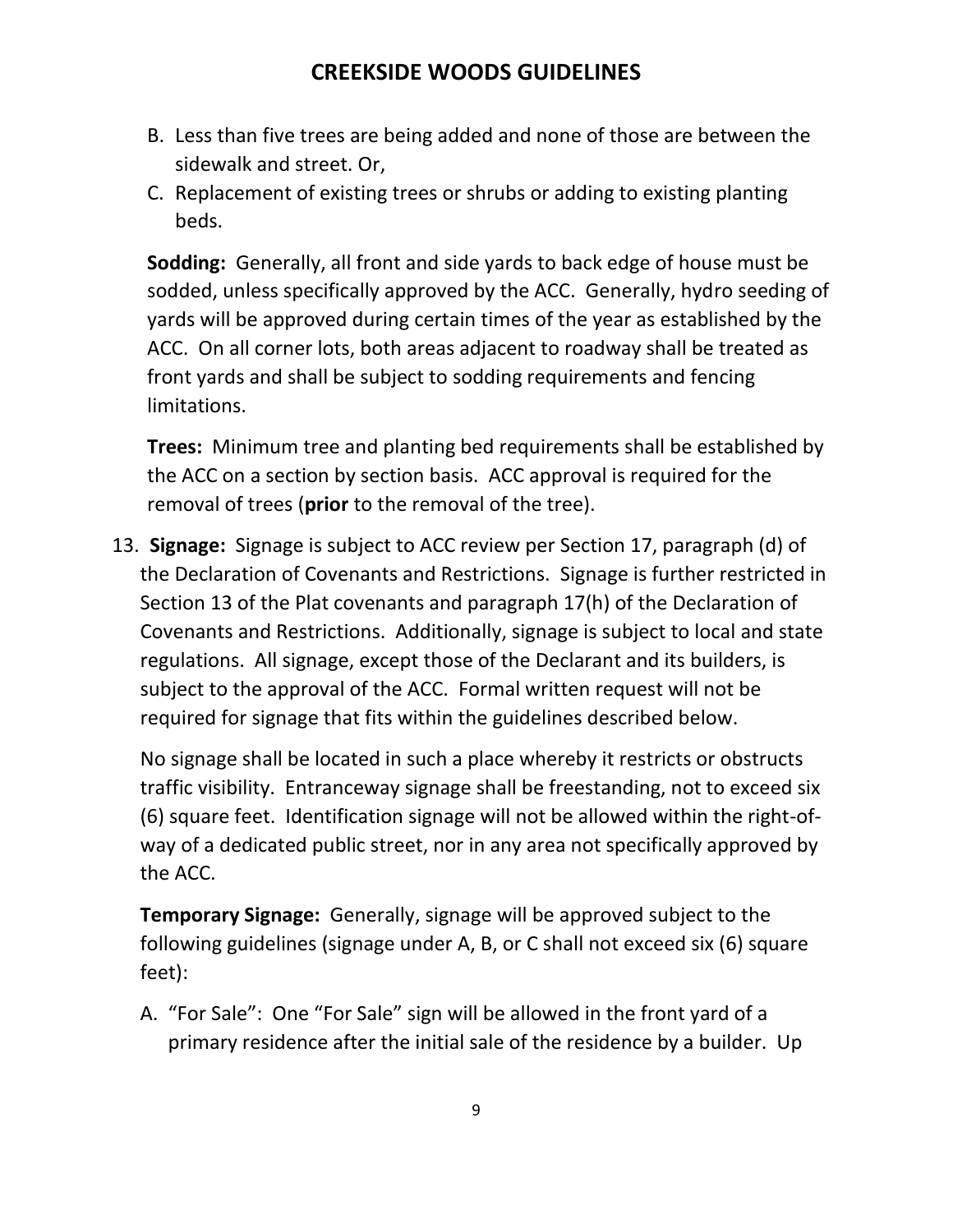until this point, a builder and Realtor sign will be allowed subject to ACC approval of placement, size, and colors utilized.

- B. "Garage Sale": Two signs the day(s) of the Garage sale will be permitted, one at the residence and one in the entranceway.
- C. Decorative Banners/Pennants: These must be attached in a quality manner to the porch of the home, no higher than the first floor of the home. The final location is subject to ACC approval.
- D. Signs on Homes: Generally, small signs signifying the address, Welcome, No Soliciting will be approved.
- E. Other: Generally, signs such as Athletic team signs, "Welcome Home", 500 Race, Political signs will be permitted for a period not to exceed two weeks.

**Permanent Signage:** Generally, permanent signage will not be approved by the ACC.

**Prohibited Signage:** The following signage generally will not be approved by the ACC.

- A. Signs advertising goods, services, or home occupations.
- B. Pennants, banners and portable signage will not be permitted in the entranceway.
- C. Signage with blinking lights or chaser lights are not permitted.
- <span id="page-9-0"></span>14. **Lights and Mailboxes:** The Declarant shall dictate a standard mailbox. The cost shall be the responsibility of the purchaser or builder of the home. The title owner shall be responsible to keep the mailbox in good repair and shall not alter it without ACC approval. Each home shall have a dusk to dawn yard or coach light of similar style to be approved by the ACC. The cost shall be the responsibility of the purchaser or builder of the home. The title owner (at all times) shall keep the dusk to dawn lighting in good repair with working light bulbs and shall not alter without ACC approval. Light bulbs shall be clear or white frosted: exceptions for holidays may be approved by the ACC.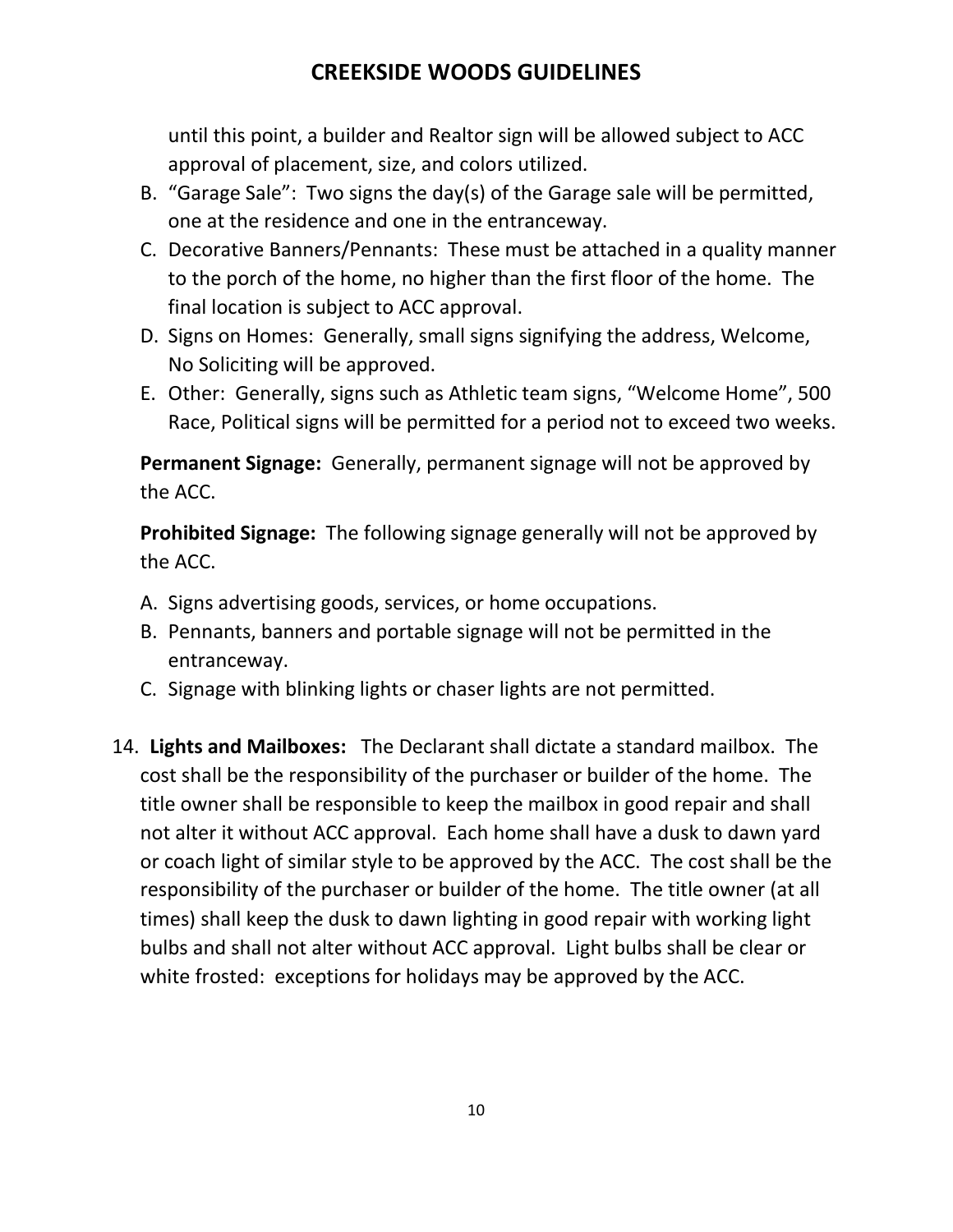- <span id="page-10-0"></span>15. **Playgrounds:** All requests for playground structures must be approved by the ACC **prior** to installation. Generally, requests for playgrounds will be approved subject to the following guidelines:
	- A. Approved location
	- B. Construction with quality materials
	- C. Eight not to exceed fifteen feet (15') unless specifically approved by the ACC.

**Playground, Maintenance:** All playgrounds must be maintained in a reasonable fashion. Any warped boards or rails shall be replaced on a timely basis. Any painted playground shall be maintained whereby the playground always has a reasonable appearance. The ACC shall provide notice of any maintenance violation. Such violations shall be corrected within 15 days of receipt of said notice. If the violation is not corrected, the ACC, through the Homeowner's Association, retains the right to correct the violation and bill the homeowner for all applicable costs including but not limited to: lien rights, attorney's fees, costs of repairs, interest at the maximum rate allowable by law, and all reasonable costs of collection.

- <span id="page-10-1"></span>16. **Playhouses:** All requests for playground structures must be approved by the ACC **prior** to installation. Detailed construction plans must accompany the requests. Generally, requests for installation of playhouses will be approved subject to the following guidelines:
	- A. Structure shall be built with quality materials. No metal structures will be approved.
	- B. The roof color shall match the color of the primary residence.
	- C. The structure shall not be used for storage per Section 9 of the Plat Covenants.
	- D. The structure shall have all the appearances of a playhouse with features such as a door or door opening, windows or window openings, etc.
	- E. Size shall not exceed forty- eight (48) square feet. Height of the structure shall not exceed eight feet (8') at roof peak.
	- F. Final placement of the playhouse must be approved by the ACC.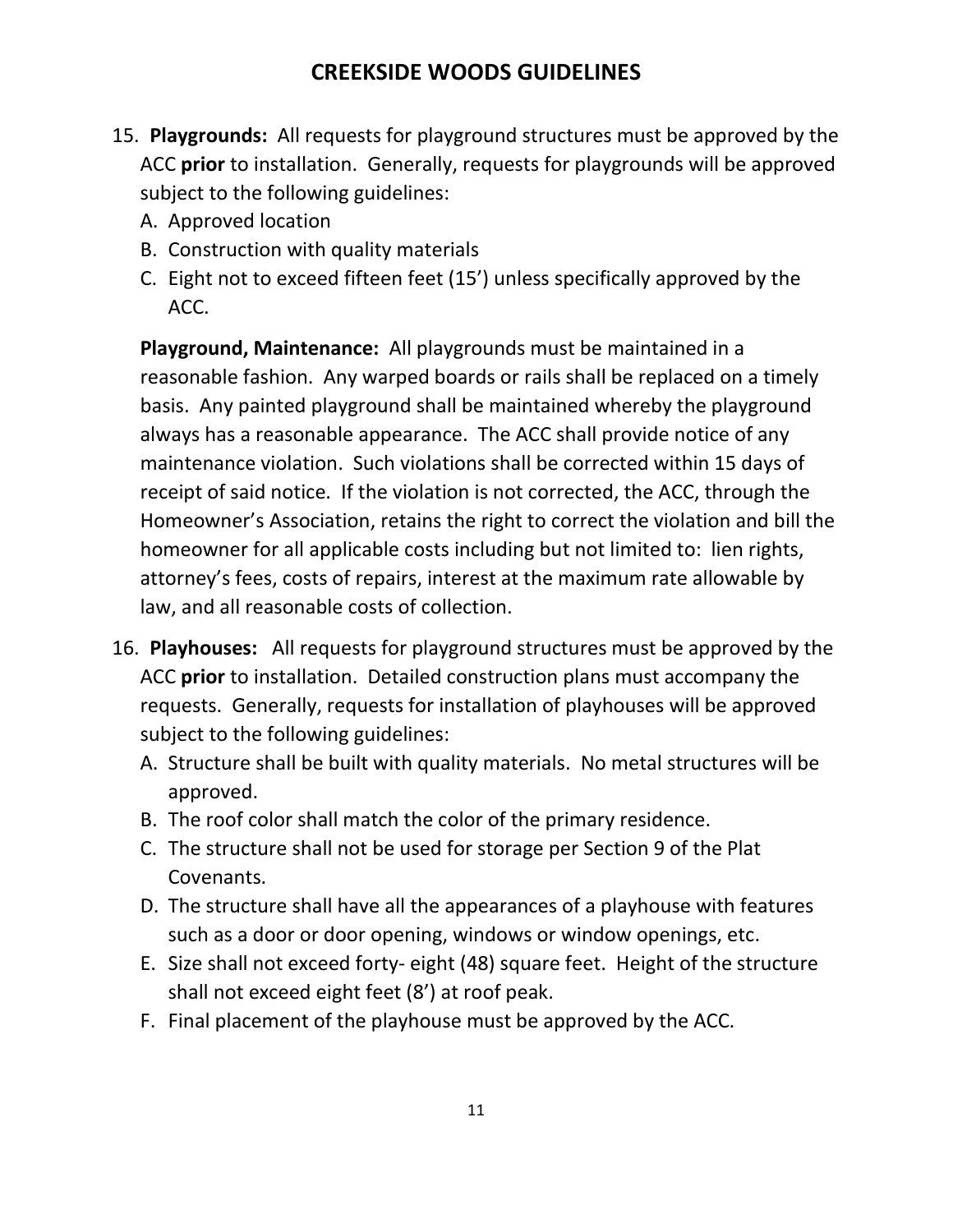**Playhouse, Maintenance:** All playhouses must be maintained in a reasonable fashion. Any warped boards or rails or loose shingles shall be replaced on a timely basis. Any painted playhouse shall be maintained whereby the playhouse always has a reasonable appearance. The ACC shall provide notice of any maintenance violation. Such violations shall be corrected within 15 days of receipt of said notice. If the violation is not corrected, the ACC, through the Homeowner's Association, retains the right to correct the violation and bill the homeowner for all applicable costs including but not limited to: lien rights, attorney's fees, costs of repairs, interest at the maximum rate allowable by law, and all reasonable costs of collection.

- <span id="page-11-0"></span>17. **Exterior Painting:** No change to any exterior color (base or trim) shall be made without the consent of the ACC. The ACC reserves the right to restrict the colors that are utilized in repainting the exterior.
- <span id="page-11-1"></span>18. **Bug Zappers:** Generally, requests for electric bug zappers will be approved subject to the owner requesting this device representing that it will be turned off no later than 10 p.m.
- <span id="page-11-2"></span>19. **Flag Poles:** Generally, requests for flag poles will be approved subject to the pole being made of quality materials firmly secured into the ground and not exceeding twenty feet (20') in height.
- <span id="page-11-3"></span>20. **Bird Houses:** Generally, requests for birdhouses will be approved subject to the following criteria:
	- A. All pole mounted bird houses shall be located in the rear yard of a residence secured firmly into the ground in an approved location.
	- B. Quality materials shall be utilized in the construction of the bird house.
	- C. All colors shall be approved by the ACC.
- <span id="page-11-4"></span>21. **Awnings, Canopies, Carports:** Generally, requests for installation of awnings or canopies over windows or patios will be approved subject to the following guidelines:
	- A. They shall be built with quality materials.